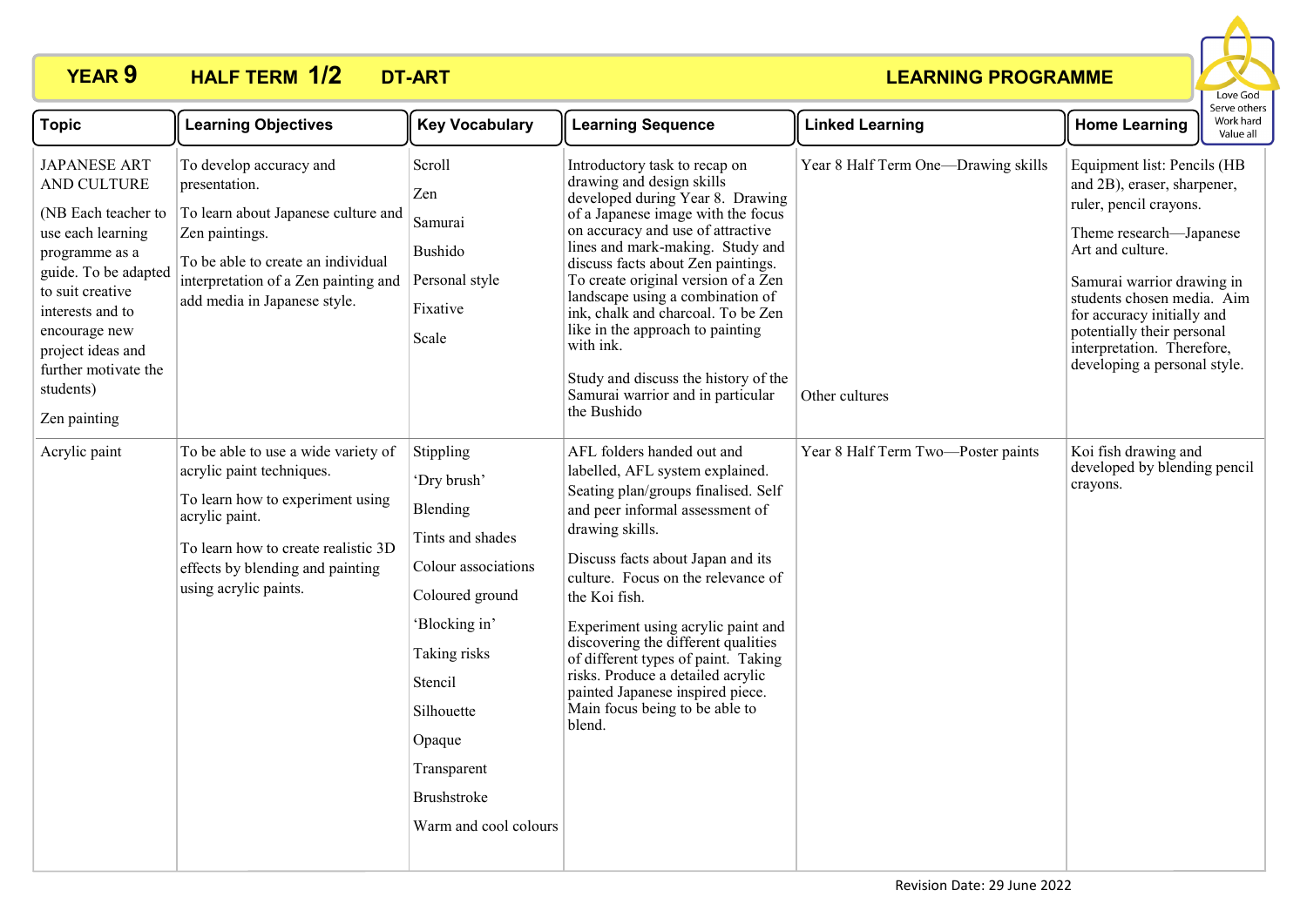## **YEAR 9 HALF TERM DT-ART 2/3**



| <b>Topic</b>                                                           | <b>Learning Objectives</b>                                                                                                                                                                                                                       | <b>Key Vocabulary</b>                                                                                | <b>Learning Sequence</b>                                                                                                                                                                                                                                                                               | <b>Linked Learning</b>                                                                 | <b>Home Learning</b>                                                                                                                                                     | Serve others<br>Work hard<br>Value all |
|------------------------------------------------------------------------|--------------------------------------------------------------------------------------------------------------------------------------------------------------------------------------------------------------------------------------------------|------------------------------------------------------------------------------------------------------|--------------------------------------------------------------------------------------------------------------------------------------------------------------------------------------------------------------------------------------------------------------------------------------------------------|----------------------------------------------------------------------------------------|--------------------------------------------------------------------------------------------------------------------------------------------------------------------------|----------------------------------------|
| <b>JAPANESE ART</b><br>AND CULTURE<br>Drawing skills and<br>techniques | To develop observational drawing<br>skills.<br>To learn how to crop and select to<br>create an attractive and well-<br>balanced composition.                                                                                                     | Cropping<br>Balance<br>Form<br>Movement<br>Organic shape<br>Proportion<br>Aesthetic                  | Learn how to create an<br>observational drawing over a more<br>sustained period of time. Aim to<br>include detail and tone and 3D<br>effects. Focus on pencil and pencil<br>crayon techniques.<br>Observational drawing test - coach<br>students through the drawing. To<br>draw Japanese style masks. | Year 8 Half Term One-Observational<br>drawing<br>Year 8 Half Term Two- Colour blending | Observational drawings.                                                                                                                                                  |                                        |
| Other media<br>New media                                               | To develop the use of other media<br>To use a range of media to develop/<br>enhance drawing skills<br>To design and develop a final piece<br>using new media.<br>To be inspired by Critical Studies<br>resources whilst developing a<br>project. | Originality<br>Design<br>Composition<br>Rendering<br>'Speed-sketches'<br>Developments<br>Final plans | Year 7 and 8 course review to<br>evaluate areas to focus on this year.<br>Development of other Japanese<br>inspired outcomes using the media<br>that each class needs to develop.<br>Produce work based on Japanese<br>art and culture. Some students to<br>work in groups.                            | Year 8 Half Term Two-More media<br>studies                                             | Planning and designing. To<br>create a design plan for their<br>individual projects.                                                                                     |                                        |
| Project review and<br>consolidation of<br>outcomes                     | To learn how to review, refine and<br>modify outcomes.                                                                                                                                                                                           | Refine<br>Review<br>Modify                                                                           | Students assess outcomes, make<br>improvements, select and mount.<br>Group crit.                                                                                                                                                                                                                       | Review drawing skills                                                                  | Own choice personal studies.<br>Select an object or image to<br>draw. Aim to demonstrate as<br>many of the drawing skills<br>learnt during their Year 7 and<br>8 course. |                                        |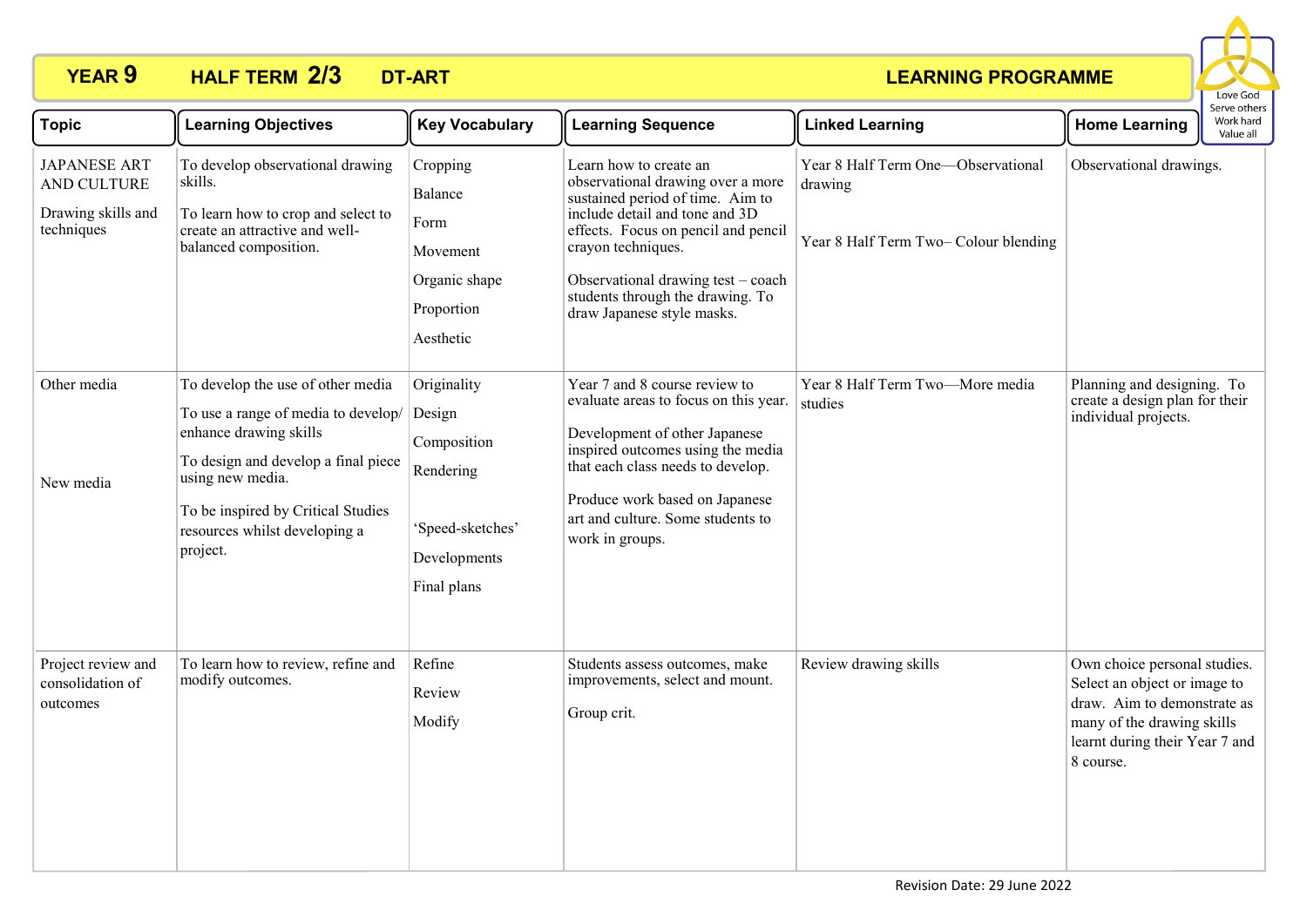## **YEAR 9 HALF TERM DT-ART 4/5**



| <b>Topic</b>                                                                                                                                                                                                                              | <b>Learning Objectives</b>                                                                                                                                                                                                                                                                                    | <b>Key Vocabulary</b>                                                                              | <b>Learning Sequence</b>                                                                                                                                                             | <b>Linked Learning</b> | <b>Home Learning</b>                                              | Serve others<br>Work hard<br>Value all |
|-------------------------------------------------------------------------------------------------------------------------------------------------------------------------------------------------------------------------------------------|---------------------------------------------------------------------------------------------------------------------------------------------------------------------------------------------------------------------------------------------------------------------------------------------------------------|----------------------------------------------------------------------------------------------------|--------------------------------------------------------------------------------------------------------------------------------------------------------------------------------------|------------------------|-------------------------------------------------------------------|----------------------------------------|
| <b>POPULAR</b><br><b>IMAGERY</b><br>(NB Each teacher to<br>use each learning<br>programme as a<br>guide. To be adapted<br>to suit creative<br>interests and to<br>encourage new<br>project ideas and<br>further motivate the<br>students) | Media to include during this<br>$project:$ -Lino printing $(2 \text{ colour})$<br>process). Media the pupils need to<br>experience (areas that have not<br>already been covered or areas they<br>need to revisit). Teachers' choice<br>of media. New media if possible to<br>create a more varied curriculum. |                                                                                                    | OPTION TALKS TO TAKE<br>PLACE DURING THIS<br>PROJECT. Explain the content of<br>the course. Show examples of<br>GSCE work. Q&A sessions.                                             |                        |                                                                   |                                        |
| Drawing skills                                                                                                                                                                                                                            | To build on drawing skills already<br>covered in preparation for GSCE<br>course.<br>To create drawings as starting<br>points for the development of a<br>project.                                                                                                                                             | Repetition<br>Images and icons<br>'New culture'<br>Dynamic<br>Eye-catching<br>Powerful<br>Striking | Observational drawing in<br>appropriate media to suit objects<br>chosen to draw.<br>Secondary source research and<br>drawing in a range of media.                                    |                        | Secondary source drawings<br>Observational still life<br>drawings |                                        |
| Critical studies<br>discussions and<br>presentations                                                                                                                                                                                      | To be able to analyse and<br>understand critical studies images.                                                                                                                                                                                                                                              | Pop Art<br>Mass production and<br>advertising<br>'The masses'<br>Elitist<br><b>Street Art</b>      | Group discussion based on critical<br>studies – artist and theme related<br>images.<br>To use Critical Studies knowledge<br>to inform designs and plans based<br>on popular imagery. |                        | Theme research<br>Personal research                               |                                        |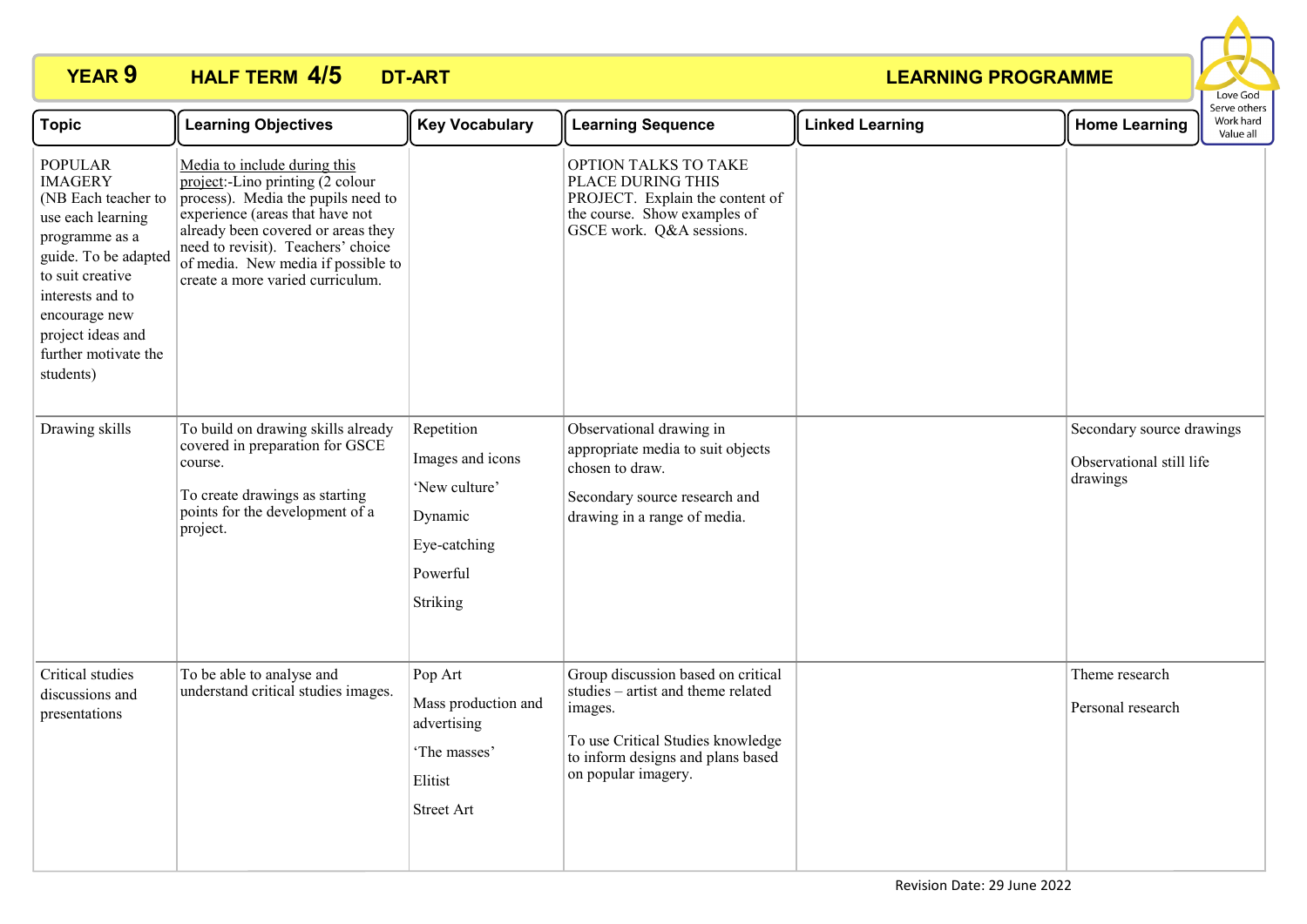## **YEAR 9 HALF TERM DT-ART 5/6**



| <b>Topic</b>                              | <b>Learning Objectives</b>                                                                                                                                                                                                                                                  | <b>Key Vocabulary</b>                                                                                                    | <b>Learning Sequence</b>                                                                                                                                                                                                                                                                                     | <b>Linked Learning</b>          | <b>Home Learning</b>                                | Work hard<br>Value all |  |
|-------------------------------------------|-----------------------------------------------------------------------------------------------------------------------------------------------------------------------------------------------------------------------------------------------------------------------------|--------------------------------------------------------------------------------------------------------------------------|--------------------------------------------------------------------------------------------------------------------------------------------------------------------------------------------------------------------------------------------------------------------------------------------------------------|---------------------------------|-----------------------------------------------------|------------------------|--|
| <b>POPULAR</b><br><b>IMAGERY</b><br>Logos | To understand the importance of<br>research, design and marketing<br>when designing a logo and<br>corporate identity.<br>To study logos and breakdown the<br>shape of logos in order to develop<br>original designs.                                                        |                                                                                                                          | Group discussions and analysis of<br>logos. Aim to consider the<br>connections with Pop Art.<br>Create an original and organic<br>design inspired by the pupils Pop<br>Art compositions and logo shapes.                                                                                                     | Academic Text-Pop Art           | Further drawing tasks                               |                        |  |
| Lino cutting                              | To understand the printing process<br>in order to make informed<br>decisions when developing an<br>original design for a lino cut.<br>To learn how to cut using a lino<br>tool in order to create a lino block.<br>To compare and understand<br>different printing methods. | Impression<br>Incise<br>Carving<br>Textile print<br>Brick format<br>Wood cut<br>Relief printing<br>Etching<br>Lithograph | To consolidate research and<br>drawings to create a clear design<br>plan for lino cutting.<br>To draw on the lino. Practice<br>cutting. Cut lino to create lino<br>block.<br>To produce a quick wax crayon<br>rubbing from the lino block to<br>evaluate the cuts and determine if<br>more detail is needed. |                                 | Annotated design sheet<br>Secondary source drawings |                        |  |
| Lino printing                             | To be able to realise designs during<br>lino printing.<br>To understand how this relates to<br>printing in the textiles industry.                                                                                                                                           |                                                                                                                          | Print first colour. Carefully chose<br>colour combination-background<br>paper and printing ink.<br>Analyse print and add more detail<br>(cuts) to the lino block.<br>Print second time.                                                                                                                      | Year 8 Half Term 2 Monoprinting | Personal studies.                                   |                        |  |